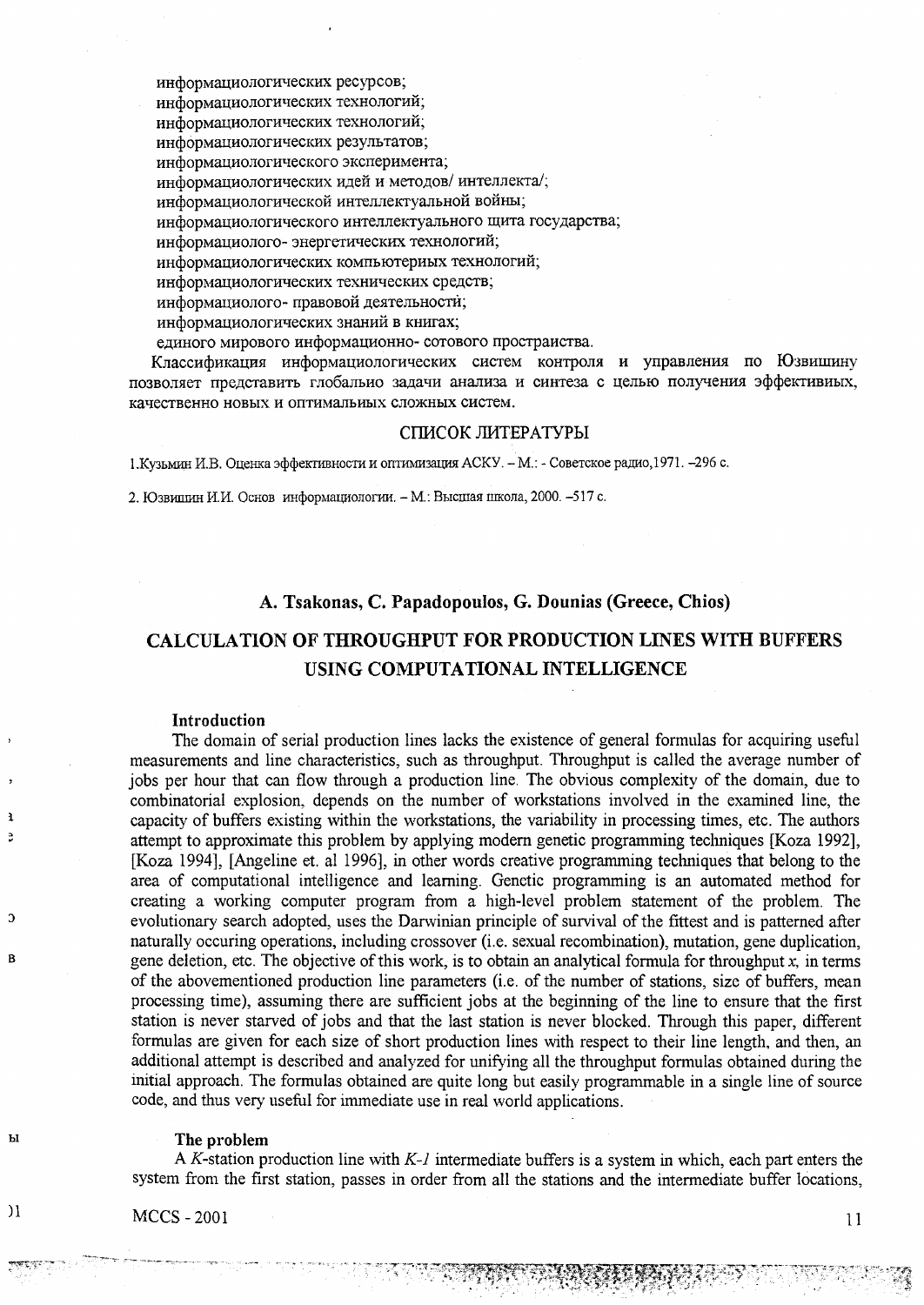and exits the line from the last station. If a station has completed its processing and the next buffer has space available, the processed part is passed on and the station starts processing a new part that is taken from its input buffer. If the buffer has no parts, the station remains empty, until a new part is placed in the buffer. This process causes the well-known phenomenon of blocking and starving in manufacturing.



Figure 1: A serial production line (K-stations and K-1 buffers)

The whole system operates under the assumption that the first station is never starved and the last station is never blocked. The processing (service) times at each station are assumed to be independent random variables following the exponential distribution, with mean service rates,  $\mu_i$ ,  $i = 1, 2, ..., K$ . Breakdowns in the line stations are not allowed in this model. Figure 1 represents a K-station line having *K-l* intermediate locations for buffers, whose capacity is denoted as  $C_2, C_3, \ldots, C_k$ . The basic performance measures in the analysis of production lines arc the mean production rate or ''throughput" and the average work-in-progress *(WIP)* or equivalently the average production time. The object of the present work is to identify the line's throughput for various intermediate buffer sizes  $(i.e., N = 0, 1, 2, 3, 4)$ , when mean processing time varies from 0.98 to 1.02 and the line is considered short, that is  $K = 2, 3, ...$ *10.* Note that the number of feasible allocations of *N* buffer slots among the *K-l* intermediate buffer locations, increases dramatically with *N* and *K.*

The standard method for approximating the mean throughput of a serial production line at any given conditions, is the decomposition method described, among others, by [Dallery & Frein, 1993], The decomposition method gives the throughput for any K-station line with finite intermediate buffers of capacity  $C_i$  and exponentially distributed processing times  $(M_i)^{-1}$ . In decomposition methods, the queueing network is decomposed into a set of smaller subsystems. Several decomposition methods have been proposed in literature with respect to limitations such the type of service times, the way the subsystems are characterized and the way the unknown parameters are determined. All of these decomposition approaches characterize the subsystems, then derive a set of equations to determine the unknown parameters of each subsystem, and finally derivate an algorithmic procedure for solving this set of equations and thus for determining the unknown parameters of all subsystems. Then the performance of each subsystem can be calculated and an approximation of the performance of the original system can be provided. Decomposition algorithms and techniques offer adequate and reliable solutions in practice, but presuppose the existence of computer assist to the production engineer in order to be able to dynamically set up the production line in the optimal way. The provision of unified formulas for obtaining the line's throughput at any conditions instead of applying decomposition algorithmic approaches is useful and desirable.

#### **Methodology**

To identify approximate generalized formulas for calculating the throughput of short serial production lines with intermediate buffers the methodological steps given below were followed for each value of number of workstations K:

**If**  $K=2,3,4$ **: (STEP A1):** Identify exhaustively all the exact throughput values for this K, using the decomposition algorithm approach, (STEP A2): Initiate an iterative application of a genetic programming scheme in the full data set acquired from Step Al, to obtain an approximate formula containing basic algebraic operation, (STEP A3): Stop the genetic programming process, when all the parameters for the examined K have been used and the generated formula exceeds 99.9% accuracy (i.e. mean difference among decomposition and approximation values is lower than 0.01%)

If K=5,6,..,10: (STEP Bl): Apply special sampling techniques for selecting the most representative set of data for the task of "learning" performed through genetic programming, (STEP B2): If complexity of the search space remains extremely high, reduce the representative values of the set of alternative mean processing time values, (STEP B3): Initiate an iterative application of a genetic programming scheme in

**MCCS - 2001** 

12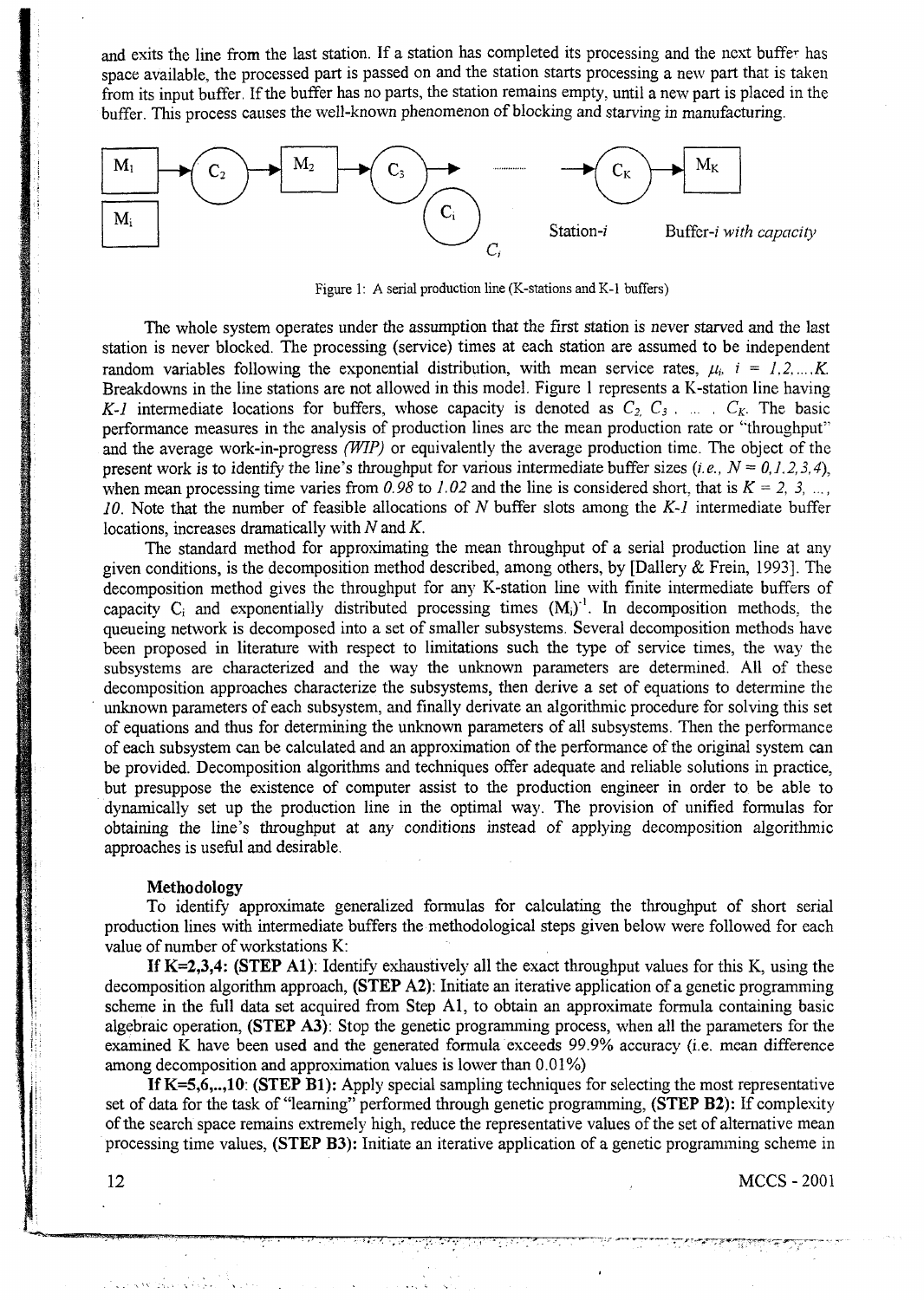the reduced data set acquired from Steps B1 (and B2), in order to obtain an approximate formula containing basic algebraic operations, (STEP B4): Accept or reject the obtained formula with respect to its overall accuracy, not only in the sampling data but in the whole data set for the given K. If the formula obtained is rejected then go back to Step Bl, else proceed with the next value of K.

If K>10, Complexity of such a serial production line becomes a difficult barrier to overcome with currently existing genetic programming approaches.

#### Genetic programming based approximation

Genetic and evolutionary algorithms are used in various domains where a direct search method (e.g. backpropagation in neural networks) cannot be applied due to the nature of the problem. The main disadvantage of a genetic algorithm from the point of developing complex functions is the lack of representation [Koza 1992], With genetic algorithms, a coding scheme for a fixed-length string must be used, which is a selection constraining the "size" of a solution. When the type of the "near-optimal" solution is not known a-priori, the coding prevents the solver of the exploration of areas of the solution space, which may have better performance. Therefore, for more complex systems, an encoding in a hierarchical expression is required.

This need has led research in the development of genetic programming. When applying genetic programming, much of the theory of genetic algorithms is followed. The basic difference is the form of representation of the structures used, which resembles more than a variable-length tree, than a fixed string. In genetic programming, a population of random trees is initially generated, representing programs. Then, the genetic operations (crossover, mutation etc.) are performed on these trees. In order to create a population, a function set F and a terminal set T is primarily defined. Notice that, the terminal set may contain both, variables and constants. These functions must be able to pass information between each other. The term describing this need is called *closure achievement.*

In order to create a random tree, we usually select randomly from  $T \cup F$ , until all tree branches end in terminals. However, more advanced techniques on the creation of the initial application have been developed [Langdon 1996] [Koza 1992, [Koza 1994], and these are followed in the implementation of this work. There are generally, four types of operators in genetic programming: crossover, mutation, reproduction and inversion. Crossover and reproduction are considered [Koza 1994] the most important operations. However, under recent development it is suggested [Angeline et. al. 1996] that special types of mutation may offer better search in the solution space. After considering the initialization of a random population and the operators selection, the next step is to determine a fitness function, which will be used for the evaluation of the candidate solutions, and therefore for the selections of the individuals for the crossover and other operations. Actually, as with genetic algorithms, the fitness function, works separately than the whole genetic procedure, enabling this way the independence of the algorithm. The genetic programming process followed in our work is given through five steps:

(1) Create a random population of programs using the symbolic expressions provided, (2) evaluate each program assigning a fitness value according to a pre-specified fitness function, which actually corresponds to the ability of the program to solve the problem, (3) use reproduction techniques to copy existing programs into the new generation, (4) recombine genetically the new population with the crossover function from a randomly based chosen set of parents (5) repeat steps 2-4 until termination criterion has been achieved.

In order to be able to evaluate a program without error (to *achieve closure)* it is necessary the symbolic expressions operated by the genetic programming mechanism be compatible. Therefore in order to avoid division by zero during the evaluation process, "standard division" was substituted by "*protected division".* As an initial step in our experiments, to ensure *sufficiency,* the four basic functions were selected for the considered function set  $F=\{+, -, /, *\}$ , intending in future work to enhance it with more nonlinear functions such as *tanh,* square and cubic root, etc. While a lot of experimentation may be accomplished in this domain, the authors applied crossover 70 % of time, mutation 20% of time, and straight copy 10% of time. The crossover used is a *sub-tree crossover.*

#### Results

For the calculation of throughput by the decomposition method, the parameters set to create the genetic procedure train set like convergence criterion, first buffer;s capacity, etc., were carefully chosen.

It is worth to note here that the evolving of the derived data set is exponential. Therefore, as it is made clear that the data set derived for number of stations greater than four (4), limits the genetic process, while the train set becomes too large to be handled by present technology. This is the reason why  $MCCS - 2001$  13

; the ning jasic rthe ence

ative exity nean ne in

2001

IS  $\mathbf{n}$ ie

1st :nt *K.* ng sic it" :he *4 \*

¥er

. . . .

my The of the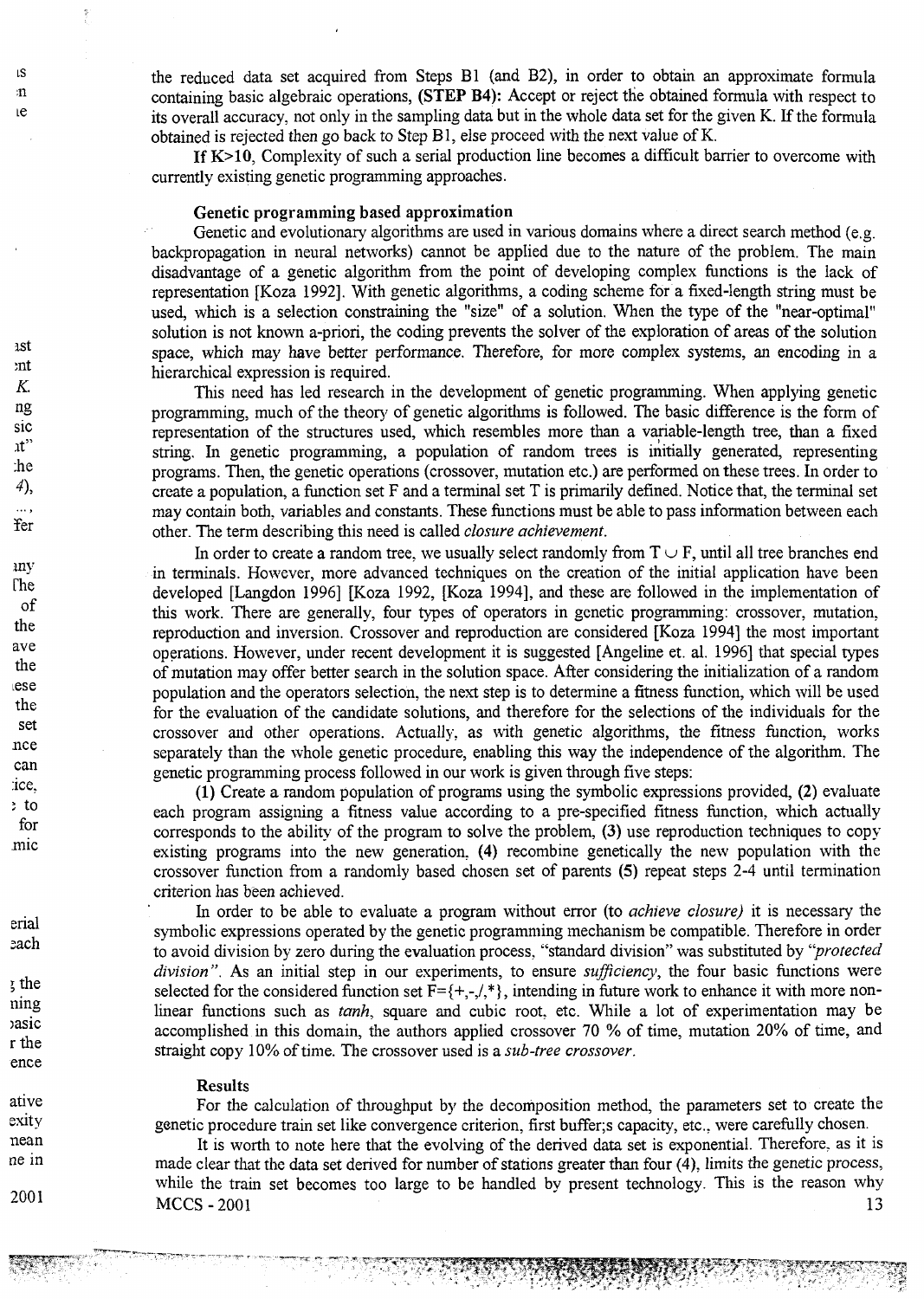sampling techniques are proposed to handle the throughput approximation, for the case of five (5) or more workstations of a serial production line with intermediate buffers and exponential service times. Specifically, a solution in this problem could be the sampling by changing the calculation interval (e.g. 0.02 for station service instead of 0.01), losing this way precision on the resulting formula but making the computation possible. In all cases, the abovementioned ranges are considered, which are for station service rates from 0.98 to 1.02 and for buffer capacities from 0 to 4. It is easily observed that under this fixed sampling, the possibility of learning is reduced when the number of stations is increased, while the train data set contains even smaller proportions of the original set. However, the above formulas offer a sufficient function approximation, by providing accuracy higher than 99.99% for the training values used, and therefore may be considered as near-optimal solutions.

For two (2) workstations, i.e., K=2, after ~200,000,000 iterations, and having average square error of  $10^{-7}$ , the following formula was obtained:

$$
x_2 = \frac{85M_1}{122} + \frac{\left(\frac{C_2}{6 - C_2} + \frac{M_1^2}{C_2} - 2C_2\right)}{\left(-\frac{127M_1}{C_2} - 3C_2\right)\left(\frac{M_1}{M_2} - M_2\right) - 34}
$$

Special conditions apply on this formula, like, (a) If  $C_2=6 \Rightarrow C_2=6=1$  (not a realistic possibility), (b) if C<sub>2</sub>=0  $\Rightarrow$ M<sub>1</sub><sup>2</sup> / C<sub>2</sub> = 1 and also (127<sup>\*</sup>M<sub>1</sub>/C<sub>2</sub>)=1 (division by zero), (c) the complex algebraic quantityexisting on the enumerator, when divided by  $C_2=0$  is also substituted by the value of 1. For three (3) workstations, i.e. K=3, after 7,788,000 iterations, and having sum sq. error of  $-0.378532$  the following formula was obtained:

## $x_3=((1-(22-C2)/51))-(C2(M3+C3))*(M2-88*C2))$

$$
+(2*C3/(C3*C3-((111/((M1/C3)+( (C3/(2*C3)*C3))+C3)))-87))))
$$

The reader should have in mind that special conditions apply on this formula too as a result of the definition of the division by zero.

*For four (4) workstations, i.e. K=4. after 117009 iterations and with a sum sq. error of approximately -17.0066, the formula obtained is*

## X4=((((((M3/(-99\*C2/(79\*C3+126\*C4+84))/C3)-C4)/C4)-

## -(C3+C4-M3+43))/(2\*C2+C3-Ml-M2-75))

For two (2), three (3) or four (4) workstations, after 87342 iterations and with a sum sq. error of approximately -25.4467 (mean accuracy again exceeds 99.99%), the formula obtained is (K denotes number of stations):

 $X_{2,3,4} = (((C2+(2*C3)+58-(2*M3))/(((M1-C2)+(102+(M4)/(60/4))))$ 

## /(( 115 \*M 1 ) \* (M1 +C2)-(M2/(M4-103))))-C3))))+(((C2/M2)/((((M3+

+16)/M1)/(((C2+2\*C3-2\*M3+58)\*(C4/M4))-(C3+11-K)))--M1))/C2)))

#### $+(((C4/M4)/18)*(M4-M1-47))/(M1/(M4-64)-44))$

Other accurate formulas applied only for limited length of short production lines  $(K=2, 3)$  or referring to equal buffering, have been given in past literature for the studied problem, from [Muth & Alkaff 1986], [Muth 1984, 1987], [Blumenfeld 1990], [Hunt 1956], [Martin 1993],

#### Discussion and further work

And the common of the model of the second of the second the second of the second

The problem addressed in this work, was a symbolic regression application in the throughput rate calculation of short exponential production lines with finite intermediate buffers. This domain consisted of a highly complex search space. The applied genetic programming technique, although it achieved to find near-optimal solutions, it didn't manage yet to reveal accurate generalized formulas. The training set

**MCCS - 2001** 

**<sup>1</sup> Formula Trials for K=2: (a) If M l=0.98, M2=0.98, C2=4 then DECO gives x = 0.84 and our formula estimates throughput rate**  $x = 0.8411701$ , (b) If M<sub>1</sub>=1, M<sub>2</sub>=1, C<sub>2</sub>=1 then DECO gives  $x = 0.75$  and our formula estimates throughput rate  $x = 0.7496624$